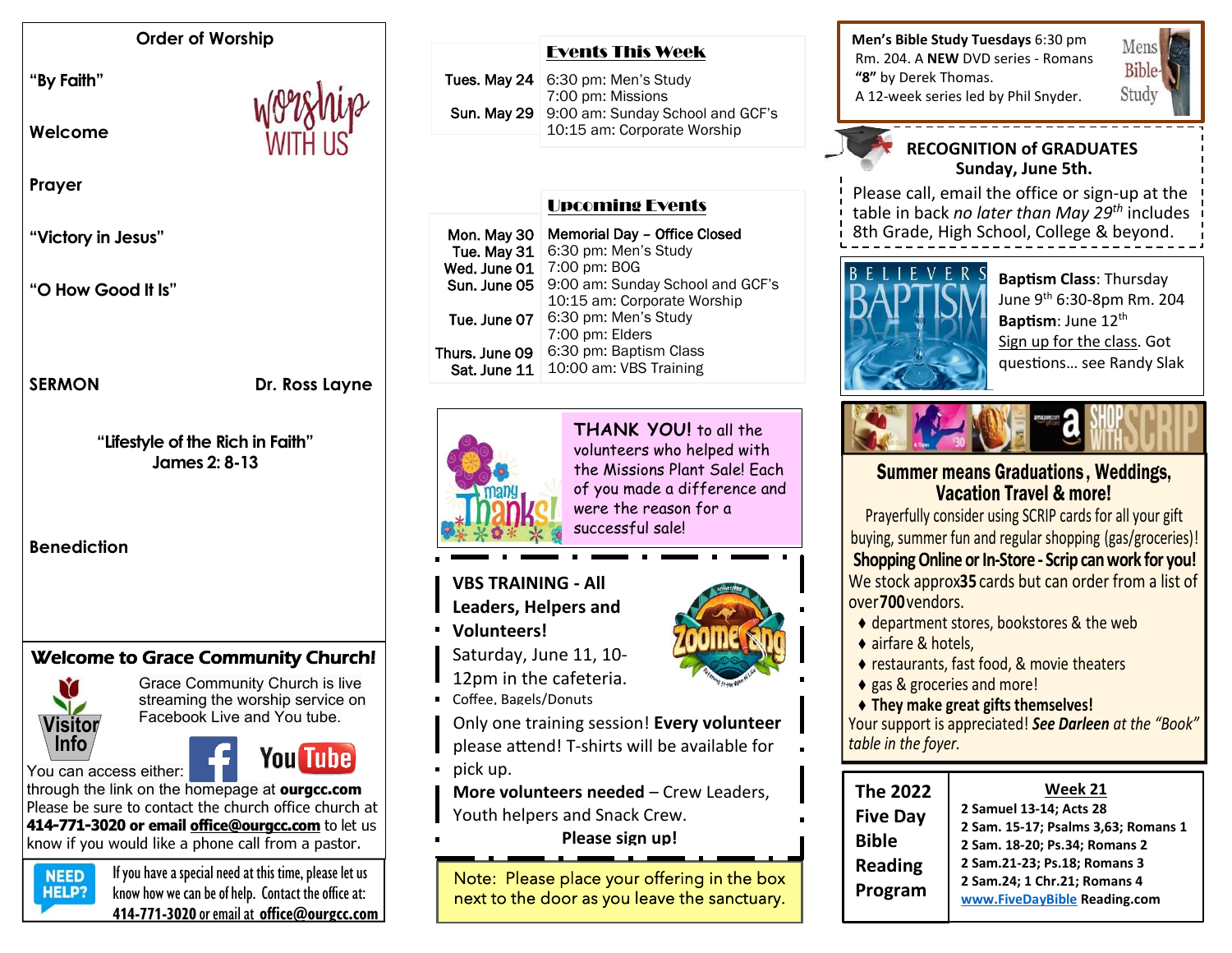#### ANNIVERSARIES

**May 22:** Mike and Laurie Klafke **May 27:** Jim and Lucy Ovokaitys **May 28:** Juan and Gloria Balderas

#### BIRthdAyS

**May 21:** Kate Gable **May 22:** Renee Couillard **May 23:** Joseph Price **May 29:** Mike Klafke, Phil Snyder **June 02:** Judah Kersh, Danielle Menger **June 03:** Vanessa Almodovar

#### *Today I will pray for:*

#### **Our Church Family**

- **\* Alan M. -** healing
- **\* Kathleen C. –** Healing
- **\* Tim C-** Healing
- **\* David S –** Healing, regain strength
- **\* Ben S.** Healing
- **\* Rae Ann -** Healing
- **\* Roxanne L**  Strength
- **\* Benedicto M -** Healing
- **\* Angela T -** Healing
- **\* Linda G -** Slow progression of disease & symptoms
- \* **Mary H**  Healing and encouragement
- **\* Kate G –** Healing
- **\* Andrew G -** Serving in the Army.
- **\* Strong marriages at GCC**
- **\* Church members & attendees without jobs**
- **\* Lost friends & family**

### **Missionaries Serving Locally & Overseas:**

- \* **Tige and Renee Smith** Cambodia
- **\* SBC Gerson Reyes –** Mexico City, Mexico
- **\* Victor A - MERF** Cyprus, Egypt, & Middle East
- **\* Grace H, Tim T -** Philippines
- **\* Samuel M -** Romania
- **\* Eugeniusz T -** Poland Ukraine Relief
- **\* Nate Muse Family -** Australia
- **\* Regan & Mellie M Family**  South Africa
- **\* SBC Africa Representatives – Bayak; Radi I.,**
- **Prosper, Simon S.**
- **\* SBC Myanmar Representative - Henry L-**
- **\* SBC India Rep. - Kishore, Prasanna Kumar, Gumadi Ebenezer**
- **\* Jarrett, Joel, Jeff M., Phil. -** Grace to the Streets
- **\* Milwaukee Rescue Mission**





**Sunday Morning GCF & Sunday School Groups One Accord GCF -** Rm. 306 - Led by Rick Ellis- Galatians **New Life GCF -** cafeteria – Led by Doug Ferrell - Ephesians **Sunday School:**

**PreK-6years -** Rm 207 - Melissa Layne/ Karen Donohoo **7-12 years -**Library - Ariail Layne and helper

#### **Helpers for Today**

**Opening Prayer:** Rick Ellis **Sunday School:** Rotating Schedule **Nursery:** Jodi Petty, Kiddy Jones,Tatum Lipski **Children's Church:** Debbie O'Brien, Leeroy Jones **Greeters:** Juan and Gloria Balderas, Leeroy Jones, Jovelyn Clemins

#### **Helpers for May 29**

**Opening Prayer:** Doug Ferrell **Sunday School:** Rotating Schedule **Nursery:** Anita Weinzatl, Heather Holoubek **Children's Church**: **NO CLASS Greeters:** Nancy Kolp, Jan Bergersen, Dick and Beth Neustifter, Laurie Klafke

## **Praise Team**

John Jaquez (leader), Tim & Suzanne Caldwell, Tim & Judi Kasun, Al Piggott, Melissa Piggott, Jeff & April Smith

### **Technical and Sound**

Jesse Ceron, Kurt Sonnenburg, Dean Mertins

# **GCC Giving**

**Last Week 2022: \$3,184.00 Last Week 2021: \$11,144.00 YTD 2022: \$117,370.61 YTD 2021: \$128,813.50 Prosper Offering: \$3,305.00**



#### **Invest In a Vision:**

Special offerings are given for the GCC building fund. To donate, write **Invest in A Vision** (IIAV) on memo line of your check.

**Last Week: \$45.00 Total Received: \$317,335.95 SCRIP: Total Profit for Jan.- April 2022 - \$876.80 Total Profit for Jan. - Dec. 2021: \$3,280.42**



May 22, 2022



# SERMON:

# **"LIFESTYLE OF THE RICH IN FAITH"**

Presented by:

Dr. Ross Layne

*"So speak and so act as those who are to be judged under the perfect law of liberty." James 2:12*